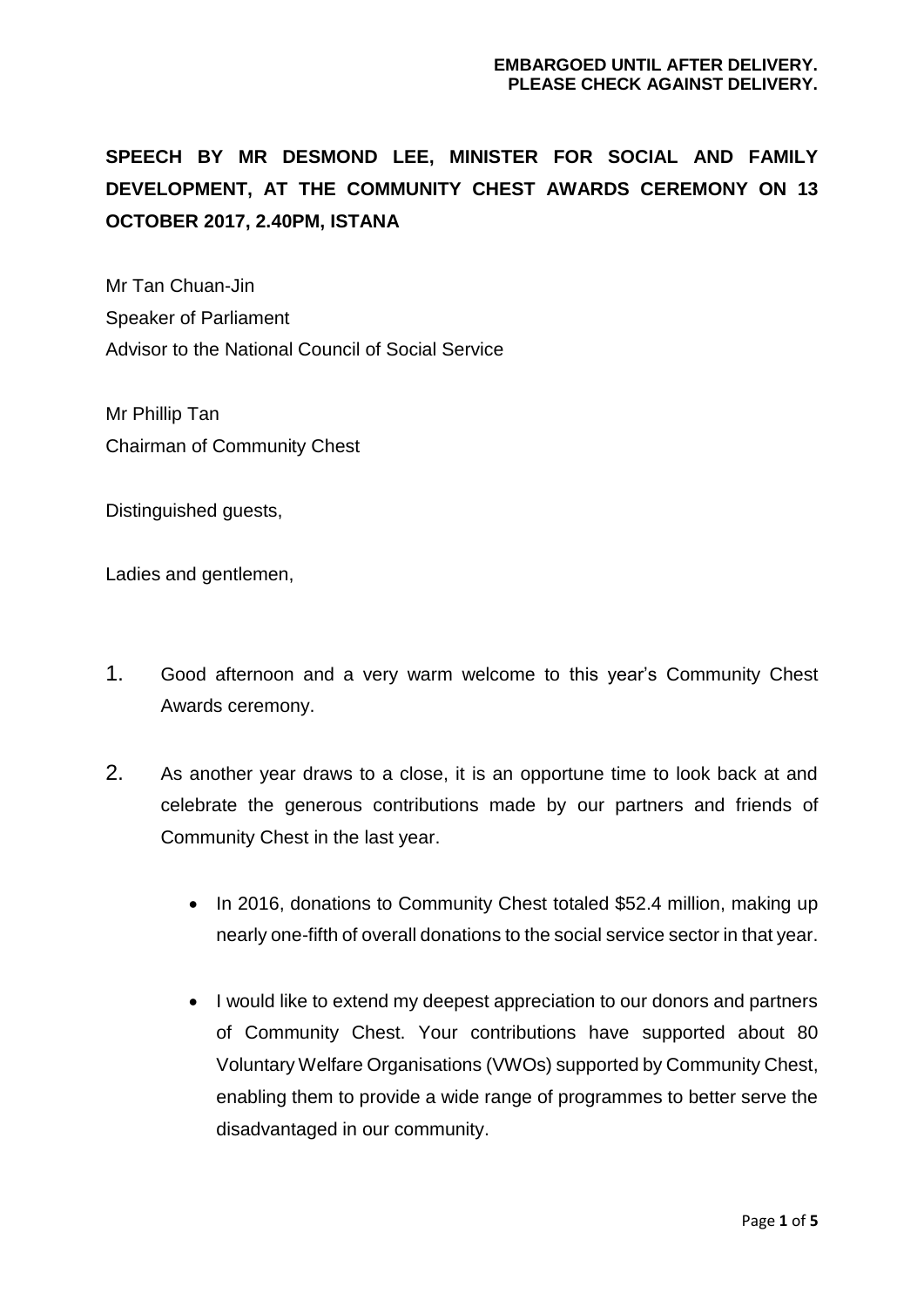### **EMBARGOED UNTIL AFTER DELIVERY. PLEASE CHECK AGAINST DELIVERY.**

 Your contributions, partnership and support have made all the difference in our efforts to build a strong community of support in Singapore.

## **Deepening Volunteerism Efforts to Build a Community of Support**

- 3. Through enabling fund-raising and volunteerism efforts, Community Chest is an important avenue through which individuals and organisations can give their time, talent and resources towards bettering the lives of those around them.
	- It is encouraging to know that more people are stepping up to volunteer. According to a survey by the National Volunteer & Philanthropy Centre released earlier this year, the volunteerism rate in Singapore has almost doubled, from 18% in 2014 to 35% in 2016.
- 4. But we want to go beyond creating more platforms for people to give. To truly build a caring society, what we need is to bring people together in a community that inspires one another to give.
- 5. It is with this in mind that we launched *SG Cares*, a nationwide volunteering movement to inspire more Singaporeans to step forward, partner us, and support others in need.
	- Through SG Cares, Community Chest has successfully matched volunteers from corporates and institutes of higher learning with our social service organisations. This has encouraged more sustained volunteerism where volunteers give their time on a regular basis, and VWOs are able to better understand the support that volunteers need.
	- Co-led by NCSS and MCCY, SG Cares will continue to grow partnerships across companies, public agencies and the non-profit organisations. I hope all of us can come on board to care and give support to those around us.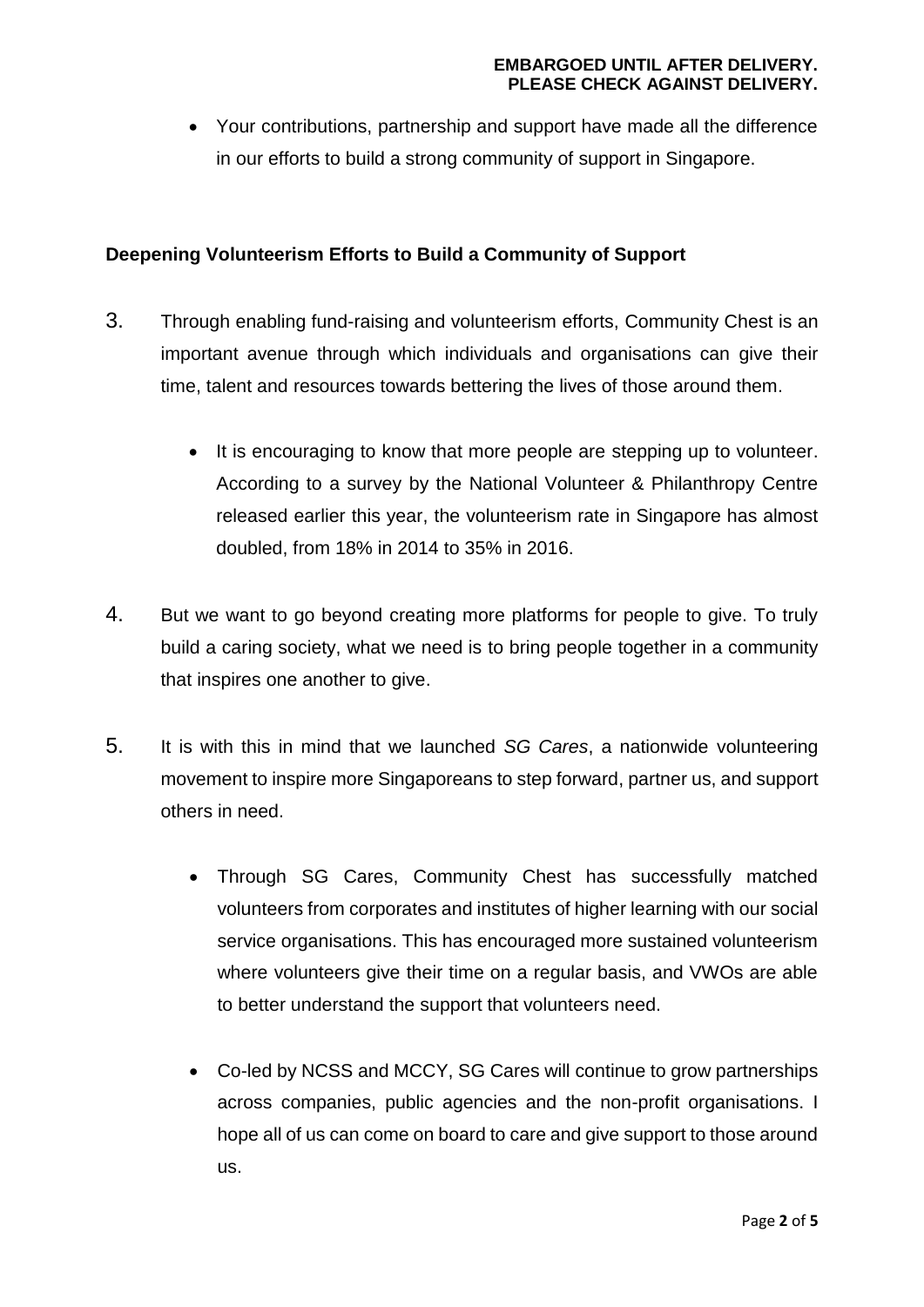# **Exemplary Giving that Benefits the Community**

- 6. In this regard, I would like to highlight a few exemplary individuals and organisations who have gone the extra mile, using the skills and resources at their disposal to give holistically. They are all positive role models of volunteerism.
	- **Ms Susan Ng**, our emcee for today, is a great example of an **individual** who has made a difference with her time and expertise.
		- o A presenter with Mediacorp, she has been offering pro-bono emcee services to Community Chest for the past three decades.
	- At the organisations level, **Samsui Supplies & Services Pte Ltd** reached out to its network of suppliers to donate a portion of its sales proceeds to Community Chest.
		- o Besides monetary contributions, Samsui is also an **inclusive employer**. They just set up a second central kitchen in Changi Prison that will hire inmates to help with the preparation of meals, as well as service users with special needs to pack and prepare orders. They currently provide 500,000 meals to VWOs annually at subsidised rates.
	- One of this year's SHARE Corporate Platinum Award recipients is **Royal Plaza on Scotts**, a strong supporter of SHARE since 2002.
		- o Over the past few years, over 90% of the employees who work at Royal Plaza on Scotts contribute monthly via SHARE, the Community Chest's regular giving programme. Their efforts have helped sustain the support for Community Chest-supported VWOs.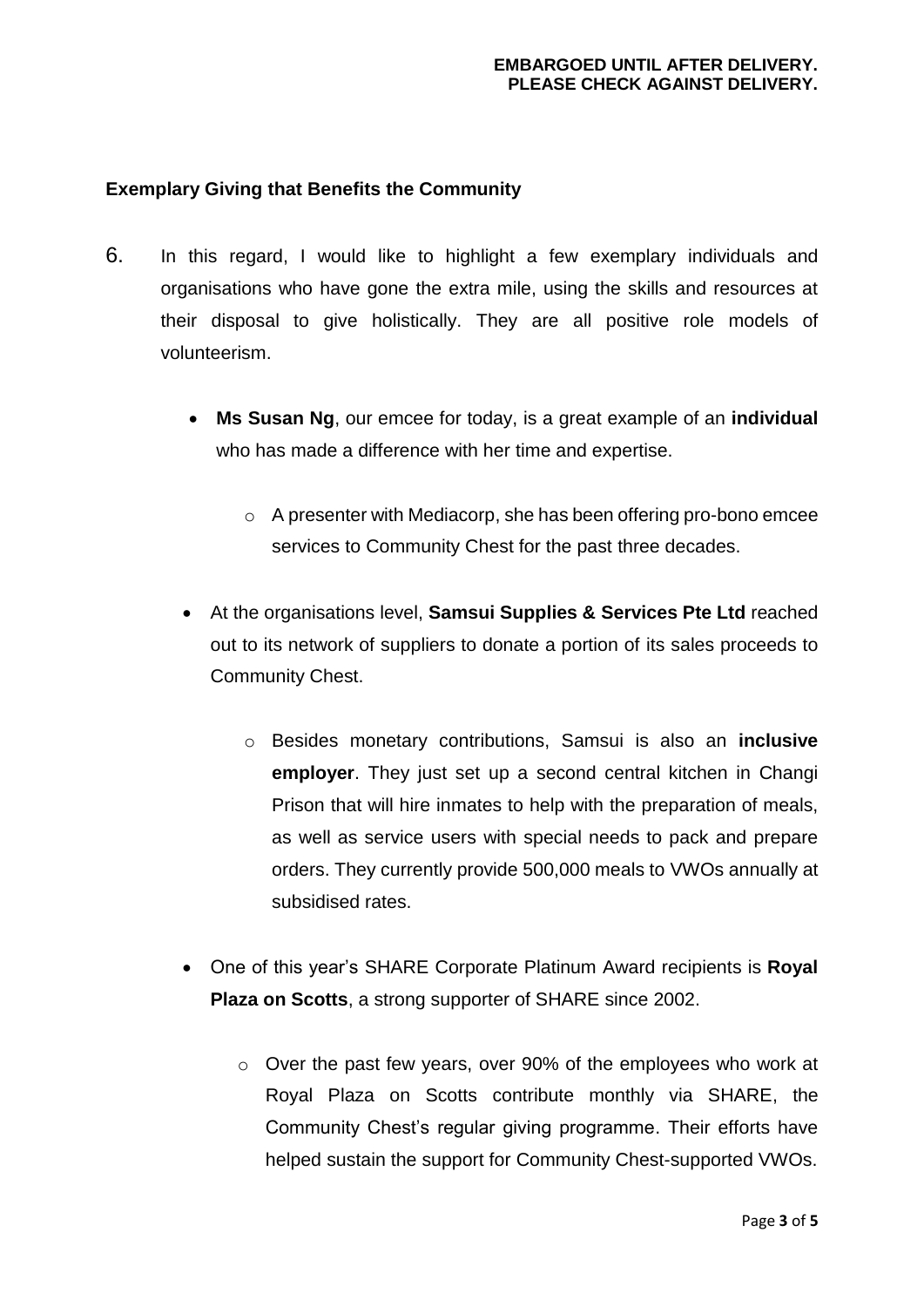- Another outstanding organisation is the **Great Eastern Life Assurance Company Limited**, which mobilised its network of financial planners to raise funds for Community Chest-supported VWOs.
	- o Through their employee's tireless efforts going door-to-door to solicit donations, they managed to garner more than \$150,000 which went towards supporting children with special needs and vulnerable seniors.
- 7. I would also like to extend my heartfelt appreciation to the top donors to Community Chest last year – **Jurong Health Services Pte. Ltd., NTUC Income Insurance Co-operative Ltd, POSBank,** and **SMRT Trains Ltd**. Thank you all very much, for your support.
- 8. The examples I have cited illustrate how, by coming together, the People, Private and Public sectors can collectively create greater impact on the social service sector. But more crucially, they show us that there is more than one dimension to giving, that giving can come in various guises and forms.

## **Transformation of the Awards from 2018**

- 9. It is therefore critical and timely for the Community Chest Awards to be recognising partners who go beyond giving monetary donations to contributing their time and skills, as well as partners who embrace inclusive employment practices.
- 10. I am happy to announce that the **Community Chest Awards will be transformed from 2018** to recognise exemplary and holistic caring efforts by our partners.
	- These partners will be recognised through awards like the Volunteer Partner Award, the Enabler Award and the Pinnacle Awards.